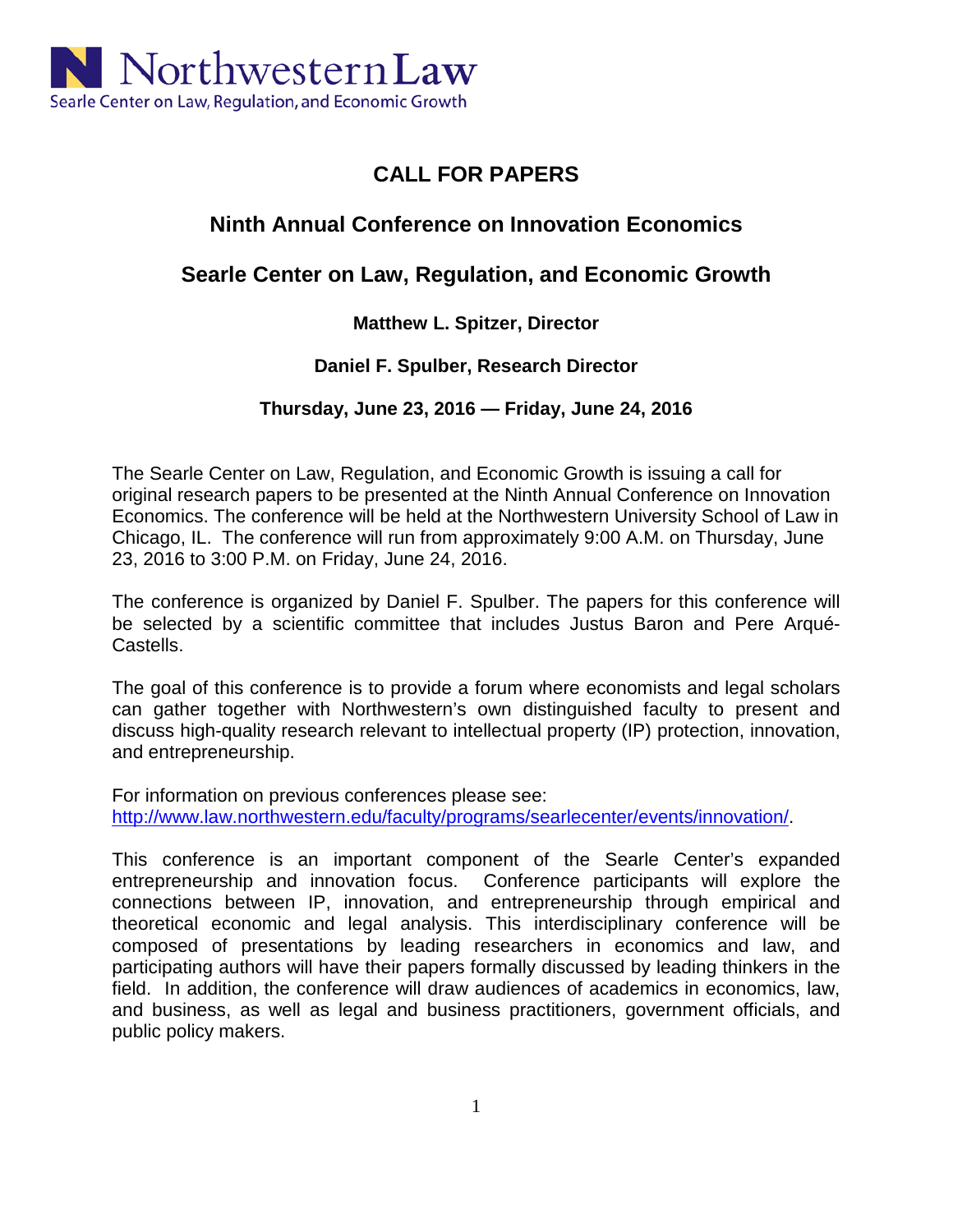#### **Topics of interest include**:

- Technology Standards and incentives to innovate
- Standards Organizations (SSOs and SDOs)
- Technology Standards and economic efficiency
- Patents
- Trademarks
- Patent Licensing and technology transfers
- Incentives for Invention and R&D
- Incentives for Innovation
- The role of IP in vertical specialization and market entry
- IP and the market for inventions
- Innovation and entrepreneurship
- Financing invention and innovation
- Venture capital
- International innovation
- Intellectual Property (IP) rights and public policy
- Antitrust policy, industrial organization, and IP

Papers for the conference should be submitted to the following email address: [searlecenter@law.northwestern.edu.](mailto:searlecenter@law.northwestern.edu)

Attendance for this conference is by invitation only. Potential attendees who are not submitting a paper should indicate their interest in receiving an invitation by sending a message to [searlecenter@law.northwestern.edu.](mailto:searlecenter@law.northwestern.edu)

At least one author of each accepted paper is expected to attend the conference. Authors of each accepted paper will receive an allotted speaker fee of \$1,500 per paper, regardless of the number of authors. Please note that due to potential funding sources for this event, the Searle Center reserves the right to structure the payment as either a speaker fee or a travel expense reimbursement up to the agreed upon amount. The Searle Center will also reserve and pay for hotel accommodations for authors and discussants for the nights of Wednesday, June 22, 2016 and Thursday, June 23, 2016. Authors are expected to attend and participate in the full duration of the conference.

#### **REVIEW PROCEDURE AND TIMELINE**

Conference Papers Submission Deadline: Papers for the conference should be submitted to the following email address: [searlecenter@law.northwestern.edu](mailto:searlecenter@law.northwestern.edu) by **February 8, 2016**.

Notification Deadline: Authors will be notified of decisions by **March 14, 2016**.